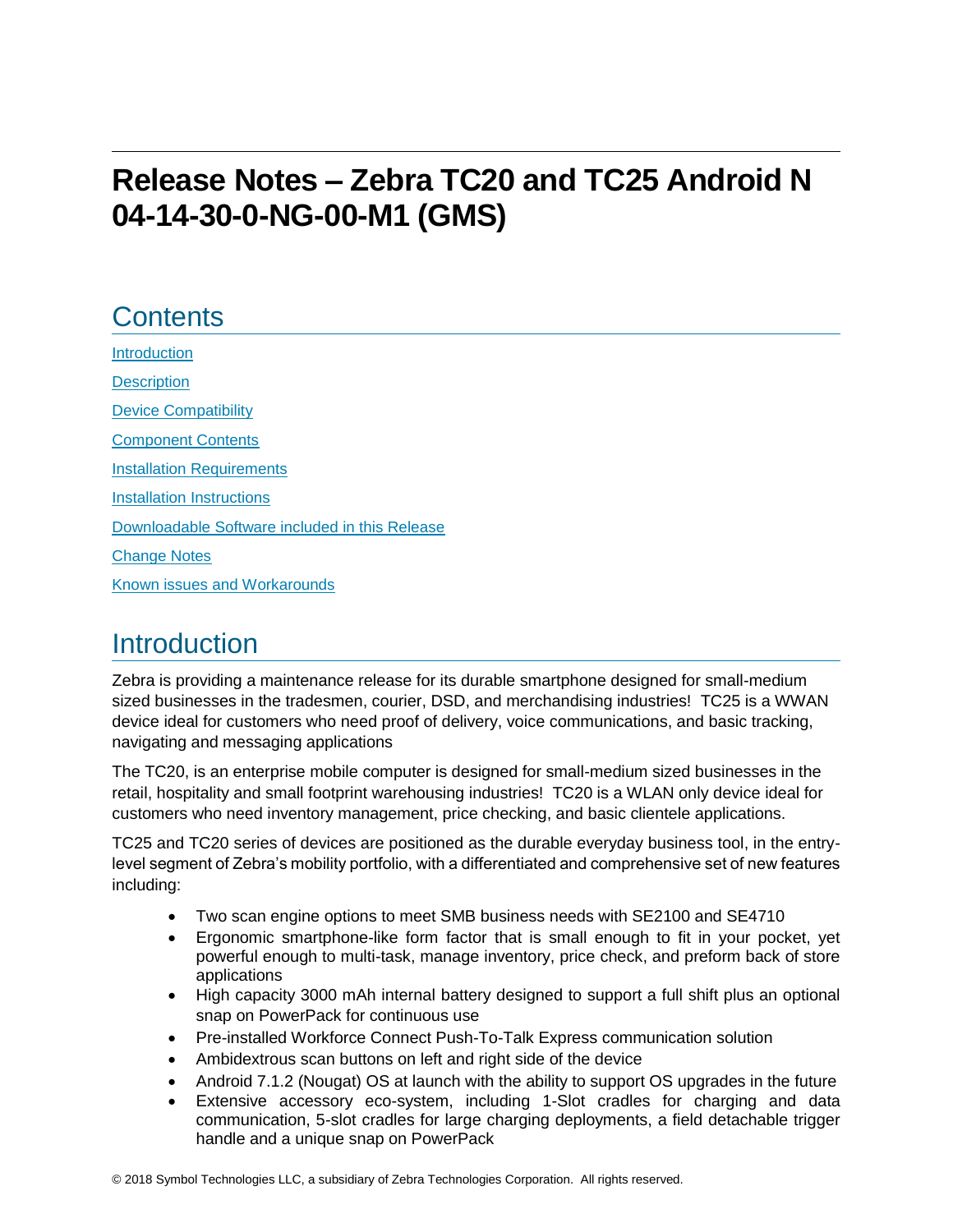# **Description**

This is the Third software release for TC20 Mobile Computer and second software release for TC25. This release contains software packages for Android Nougat GMS operating system for TC20 and TC25.

# <span id="page-1-0"></span>Device Compatibility

This software release has been approved for Android TC20 Nougat GMS models mentioned below.

| <b>Device</b>          | <b>Operating System</b>                                         |
|------------------------|-----------------------------------------------------------------|
| TC200J-10C112A6        | Android N GMS ROW - EMEA, LATAM,<br>APAC & Canada               |
| TC200J-10C112US        | Android N GMS US Only                                           |
| TC200J-10A111US        | Android N GMS US Only                                           |
| TC200J-10A111A6        | Android N GMS ROW - EMEA, LATAM,<br>APAC & Canada               |
| TC200J-10C213A6        | Android N GMS ROW - EMEA, LATAM,<br>APAC & Canada (Premium SKU) |
| TC200J-10C213US        | Android N GMS US Only (Premium SKU)                             |
| TC200J-10A111TN        | Android N GMS TUNISIA Only                                      |
| TC200J-10C112TN        | Android N GMS TUNISIA Only                                      |
| TC200J-10C213IA        | Android N GMS INDIA (Premium SKU)                               |
| TC200J-10C112IA        | Android N GMS INDIA                                             |
| TC200J-10A111IA        | Android N GMS INDIA                                             |
| TC200J-1KC111A6        | Android N GMS ROW EMEA, LATAM, APAC<br>& Canada (Keyboard SKU)  |
| TC200J-1KC111IA        | Android N GMS INDIA (Keyboard SKU)                              |
| <b>TC200J-1KC111TN</b> | Android N GMS TUNISIA (Keyboard SKU)                            |
| <b>TC200J-1KC111US</b> | Android N GMS US (Keyboard SKU)                                 |

This software is also approved for Android TC25 Nougat Non-GMS models mentioned below

| <b>Device</b>   | <b>Operating System</b>         |
|-----------------|---------------------------------|
| TC25AJ-10C102A6 | Android N GMS ROW - EMEA        |
| TC25AJ-10B101A6 | Android N GMS ROW - EMEA        |
| TC25BJ-10C102A6 | Android N GMS ROW - EMEA & APAC |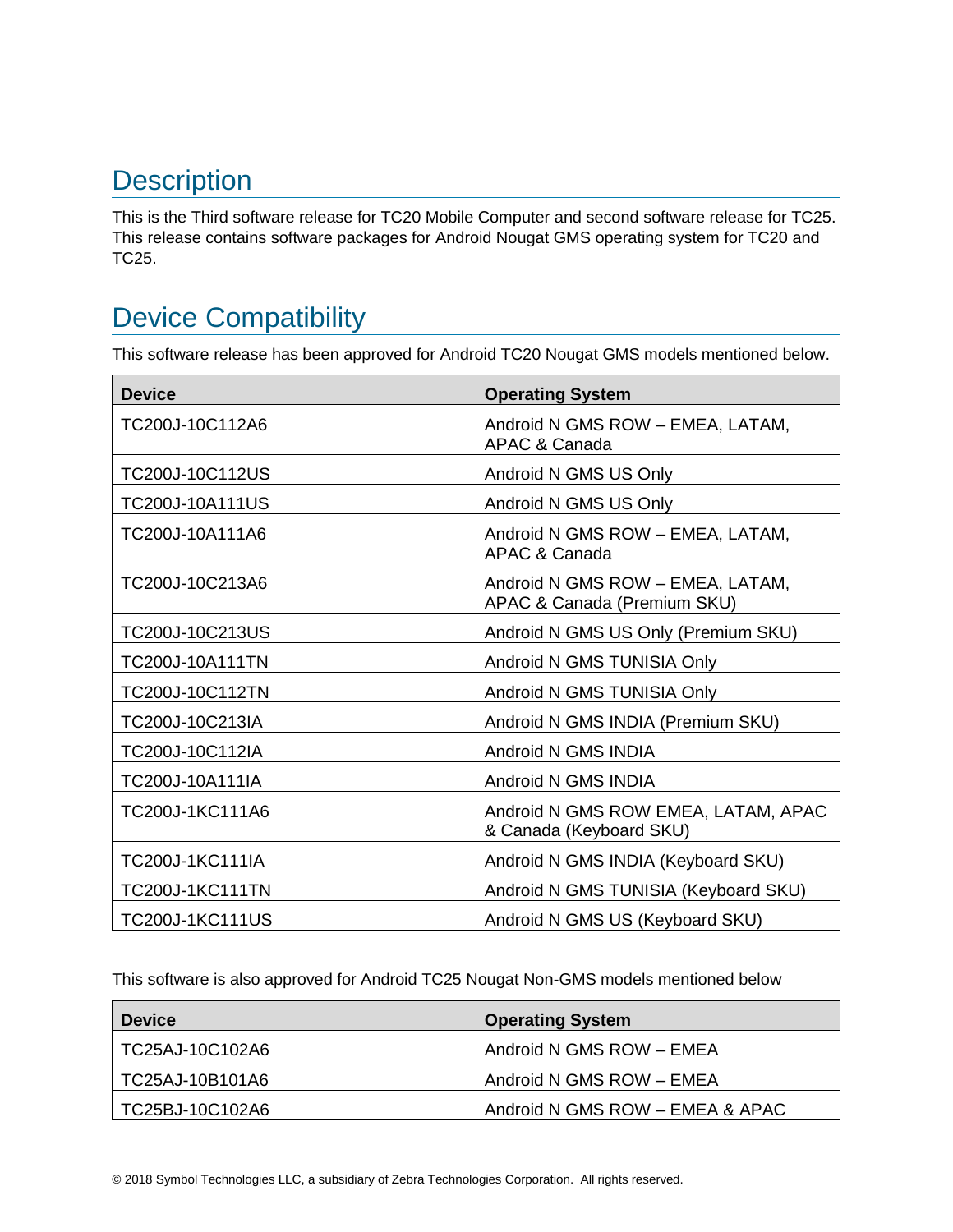| TC25BJ-10B101A6        | Android N GMS ROW - EMEA & APAC  |
|------------------------|----------------------------------|
| TC25BJ-10C102IA        | Android N GMS ROW - INDIA        |
| TC25BJ-10B101IA        | Android N GMS ROW - INDIA        |
| TC25BJ-10C102BR        | Android N GMS ROW - BRAZIL       |
| TC25BJ-10B101BR        | Android N GMS ROW - BRAZIL       |
| TC25BJ-10C102TN        | Android N GMS ROW - TUNISIA      |
| <b>TC25BJ-10B101TN</b> | Android N GMS ROW - TUNISIA      |
| TC25BJ-10C102JP        | Android N GMS ROW - JAPAN        |
| TC25BJ-10B101JP        | Android N GMS ROW - JAPAN        |
| TC25AJ-10C102US        | Android N GMS NORTH AMERICA - US |
| TC25AJ-10B101US        | Android N GMS NORTH AMERICA - US |
| TC25BJ-10B101ID        | Android N GMS ROW - INDONESIA    |
| TC25BJ-10C102ID        | Android N GMS ROW - INDONESIA    |

# <span id="page-2-0"></span>Component Contents

| <b>Component</b>                    | <b>Version</b>                    |
|-------------------------------------|-----------------------------------|
| Build_version                       | 04-14-30-0-NG-00-M1 (GMS)         |
| Android_version                     | 7.1.2                             |
| Android_SDK_Level                   | 25                                |
| <b>Android Security Patch Level</b> | February 5, 2018                  |
| Linux_kernel                        | 3.18.31                           |
| Wifi                                | FUSIONLITE_QA_1_0.0.0.015_N       |
| Platform                            | Qualcomm MSM8937                  |
| Scanning_Framework                  | 19.0.29.0                         |
| <b>DWDemo</b>                       | 2.0.13                            |
| <b>OSX</b>                          | QCT.71.7.6.6.UL                   |
| <b>MXMF</b>                         | 7.2.1.0                           |
| Touch                               | Focaltech V1.1 20161103 (fw:0x24) |
| Bluetooth_Stack                     | CNSS.PR.4.0-00388/01050102        |
| Flash_Size                          | 16G / 32G                         |
| RAM_Size                            | 2G                                |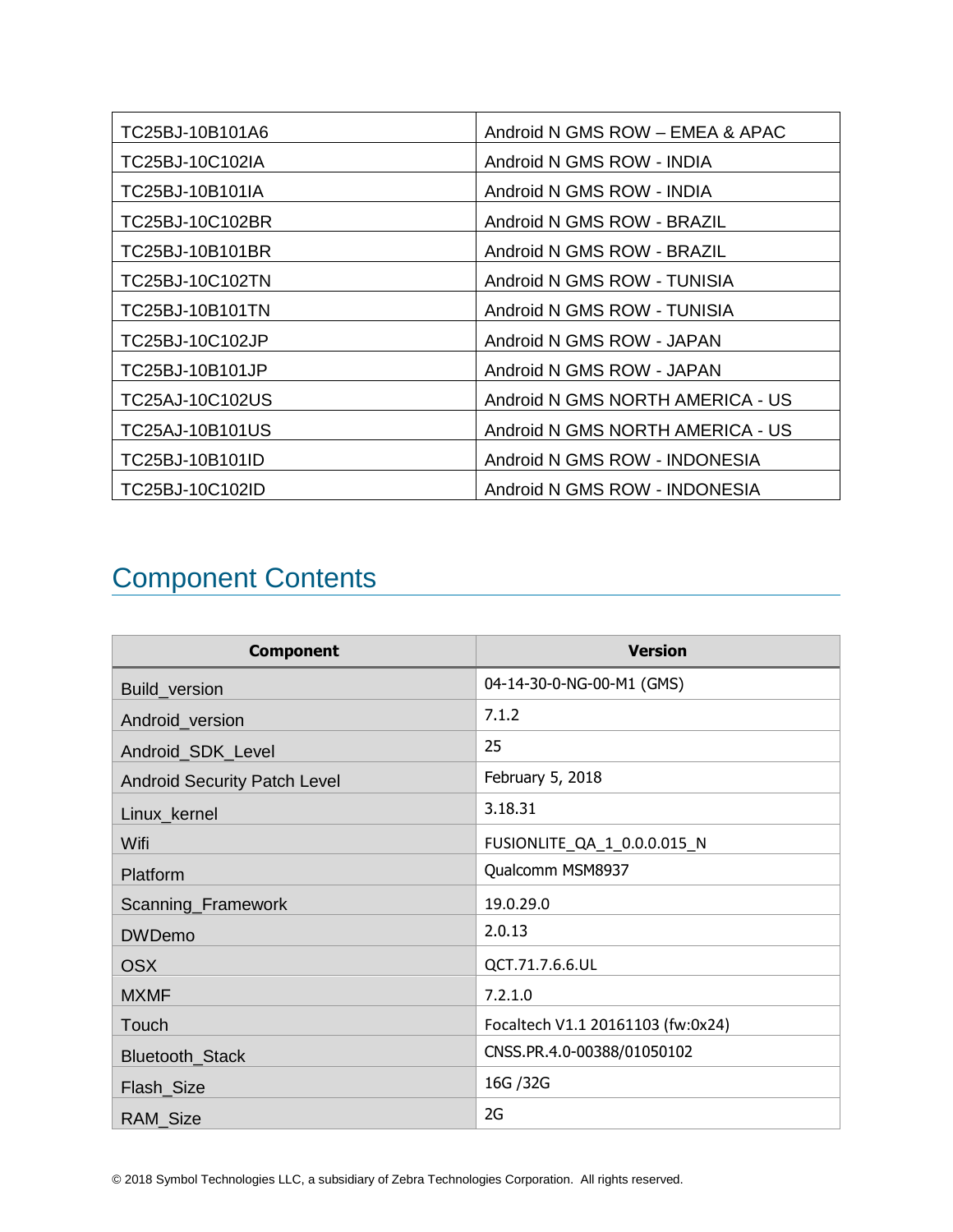| <b>GPS</b>                | MPSS.JO.3.0-00295-8937_GENNS_PACK-1 |
|---------------------------|-------------------------------------|
| <b>MMS</b>                | 7.1.2                               |
| RIL_Version               | 1.0                                 |
| <b>BT_Pairing_Utility</b> | 3.8                                 |
| Datawedge                 | 6.7.39                              |
| Camera                    | LA.UM.5.6.r1-04600-89xx.0-1         |
| <b>PTT</b>                | 3.1.35                              |
| RxLogger                  | 5.4.10.0                            |
| <b>StageNow</b>           | 2.10.1.1389                         |
| Data_Analytics            | 3.0.0.1289                          |
| <b>EMDK</b>               | 6.8.21.1121                         |
| <b>IMEI SV Number</b>     | 06                                  |
| <b>OEM Config</b>         | 7.0.1.0                             |
| <b>DDT</b>                | V1.15.0.11k                         |

**NOTE:** For **Enterprise Mobile Device Management, most EMM** vendors such as SOTI, AirWatch, MobileIron, etc. WILL require an updated device management agent to support this Nougat enterprise device. **Do NOT use** your existing device management agent and console with this device without first contacting your EMM vendor to understand when the agent supporting this device is available and whether a console upgrade is required as well. Attempting to enroll with an agent that is not validated to support the device will result in errors.

## <span id="page-3-0"></span>Installation Requirements

#### HW Requirements

- Windows PC running Windows 7/10 32/64 bits
- USB Type C Cable
- Micro SD Card with at least 2GB capacity (optional)

## SW Requirements

Please make sure following components are installed on your computer before commencing OS installation.

- Zebra Android USB Driver V2.2 or higher
- Android Debug Bridge version 1.0.39 or higher
- TC20/TC25 GMS Android OS Release Images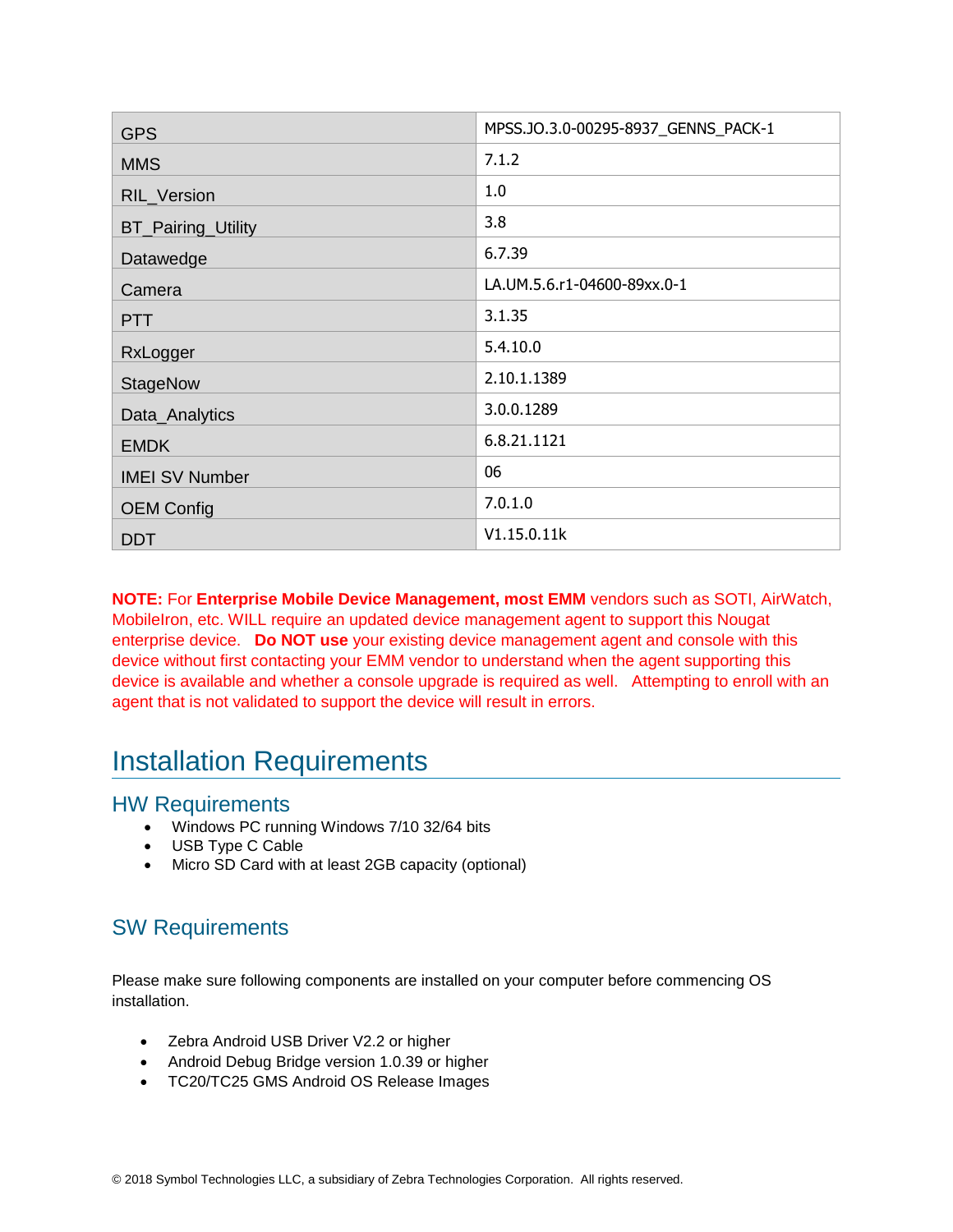### Image Compatibility

Please note that GMS full package update file is not compatible with China based SKUs hence China based SKUs will not allow to download GMS images.

## <span id="page-4-0"></span>Installation Instructions

### Using the "adb sideload" method

#### **Assumptions**

- 1. ADB installed on PC
- 2. TC20/TC25 has Developer options enabled
- 3. USB debugging ON

#### Procedure

- 1. Plug the TC20/TC25 into the USB & Charging Cable and then the Cable to the PC. If you have a Cradle with USB connectivity, connect it now.
- 2. You may need to pull down notification bar, and tap on the notification which says, "USB charging this device", and change it to "Transfer files".
- 3. Open Command Prompt on PC, run "adb devices" and check to see if you can see the device's serial number… If yes, proceed… if not you will need to get the PC set up with the proper drivers or install an External SD Card.
- 4. You may also get a pop up on your PC (Win 7) that you will be connected as a Portable Media Player… this can be ignored.
- 5. Entering Recovery Mode
	- a. Choice 1: In Command Prompt, type "adb reboot recovery" and click enter.
	- b. Choice 2:
		- i. Reboot and hold PTT key
- ii. When Zebra Technologies logo appears on the screen Release the PTT Key
- 6. Your TC20/TC25 will reboot and take you to Android Recovery screen.
- 7. To select Sideload Method
	- a. Use the Volume + and to highlight, "Apply update from ADB" and press the Power Key to select it
- 8. With your Command Prompt, open, type "adb sideload" and add a space and then drag and drop the zip file which you want to apply to the device and press enter.
	- a. When the file download starts, the command window will show progress with a percentage completed.
	- b. Device display will show a series of messages indicating it is downloading, verifying and installing the image on to the device.
- 9. After successful update, the device will auto reboot and you see Zebra on top and POWERED BY android at the bottom and after about 10 second will transition to the TC20/TC25 Touch Computer splash screen with 5 dancing white dots at bottom… it will stay at this screen for up to 4 minutes and then present the "Welcome Screen".
- 10. After this you will need to complete the process by setting up Wi-Fi and E-mail accounts and such.
- 11. To make sure the OS Update took place, once the initial setup is complete;
	- a. Go to "Settings" and scroll down to "About phone" and look at the "Build number". It should state "04-14-30-0-NG-00-M1".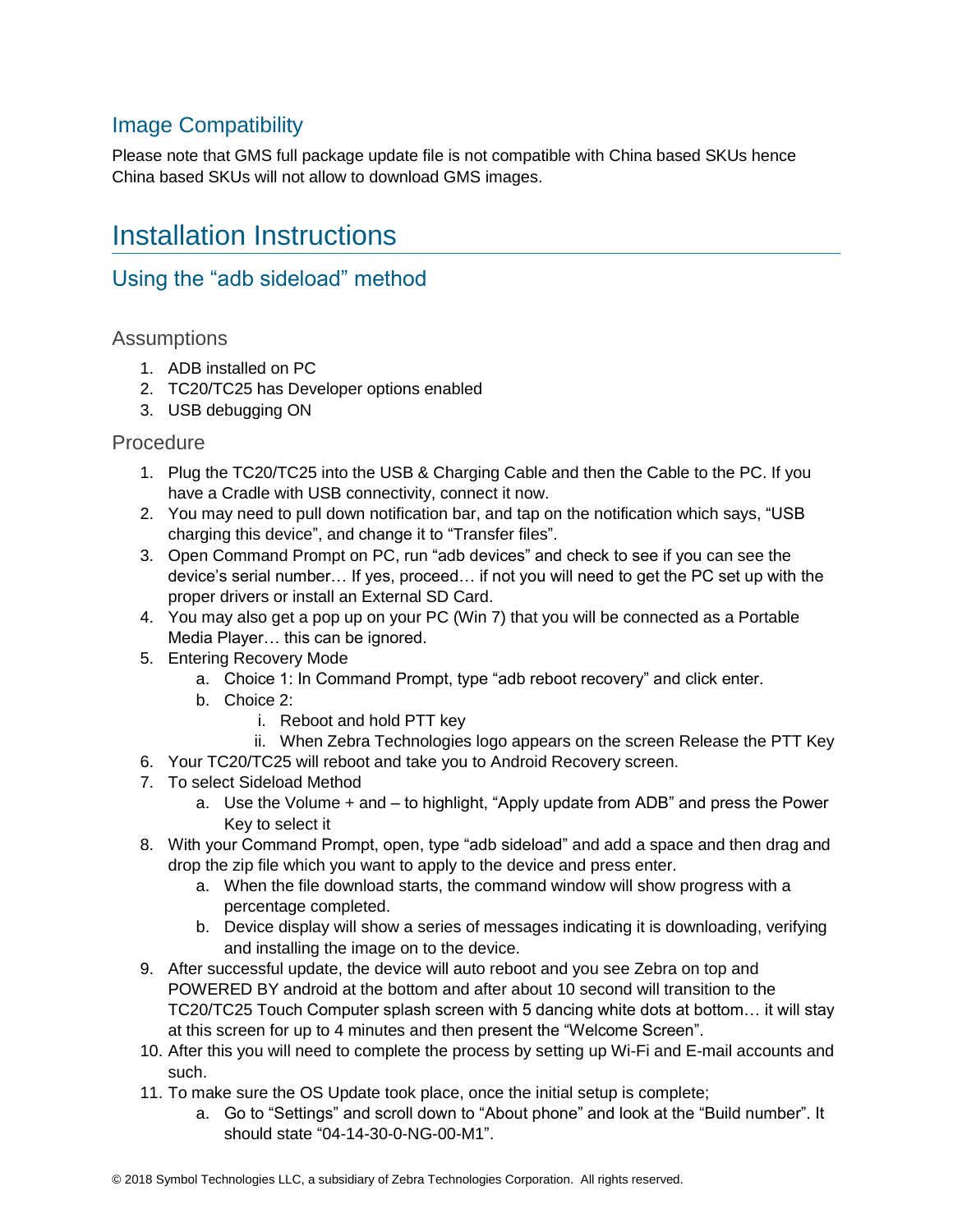- 12. Setting the Date and Time. If you associate the device to a WLAN AP, it should automatically set the date and time. The only thing left is to set the time zone. Go to "Settings" and scroll to and select "Date & time". Scroll down to and select "Select time zone", and scroll down to and select the appropriate time zone and you are done.
- 13. Now you are all set to use your TC20/TC25.

## <span id="page-5-0"></span>Using External SD Card

- 1. Plug the TC20/TC25 into the USB & Charging Cable and then the Cable to the PC. If you have a Cradle with USB connectivity, connect it now.
- 2. You may need to pull down notification bar, and tap on the notification which says "USB charging this device", and then change it to "Transfer files".
- 3. You may also get a pop up on your PC (Win 7) that you will be connected as a Portable Media Player… this can be ignored.
- 4. Copy the required files to the SD Card. This can be done in two ways
	- a. Copy the files to the Micro SD card with the help of a SD Adapter which gets inserted to the SD slot of your PC/Laptop/SD Writer.
	- b. Directly transfer files to the Micro SD card which is inserted in to the back of the device. Please refer to the user guide on how to open the back door and inserting the SD card to the device.
- 5. Entering Recovery Mode
	- a. Choice 1: In Command Prompt, type "adb reboot recovery" and click enter.
	- b. Choice 2:
		- i. Reboot and hold PTT key
		- ii. When Zebra Technologies logo appears on the screen Release the PTT Key
- 6. Your TC20/TC25 will reboot and take you to Android Recovery screen.
- 7. Applying update via External SD card
	- a. Use the Volume + and to highlight select option to "Apply update from SD card" and press the Power Key to select it
	- b. Use the Volume + and to highlight package to be installed (downloaded Zip file) and press the Power Key to select it.
- 8. After successful update the device will auto reboot and you see Zebra on top and POWERED BY android at the bottom and after about 10 second will transition to the TC20/TC25 Touch Computer splash screen with 5 dancing white dots at bottom… it will stay at this screen for up to 4 minutes and then present the "Welcome Screen".
- 9. After this you will need to complete the process by setting up Wi-Fi and E-mail accounts and such.
- 10. To make sure the OS Update took place, once the initial setup is complete;
	- a. Go to "Settings" and scroll down to "About phone" and look at the "Build number". It should state "04-14-30-0-NG-00-M1".
- 11. Setting the Date and Time. If you associate the device to a WLAN AP, it should automatically set the date and time. The only thing left is to set the time zone. Go to "Settings" and scroll to and select "Date & time". Scroll down to and select "Select time zone", and scroll down to and select the appropriate time zone and you are done.
- 12. Now you are all set to use your TC20/TC25.

### Installing the OS Update Patch for Build 03-11-03-0-NG-00-M1 (GMS)

1. If the device you have is a TC20/TC25 device and it has factory loaded **03-11-03-0-NG-00- M1** build number and you want to move to the latest OS build; you could do a full OS update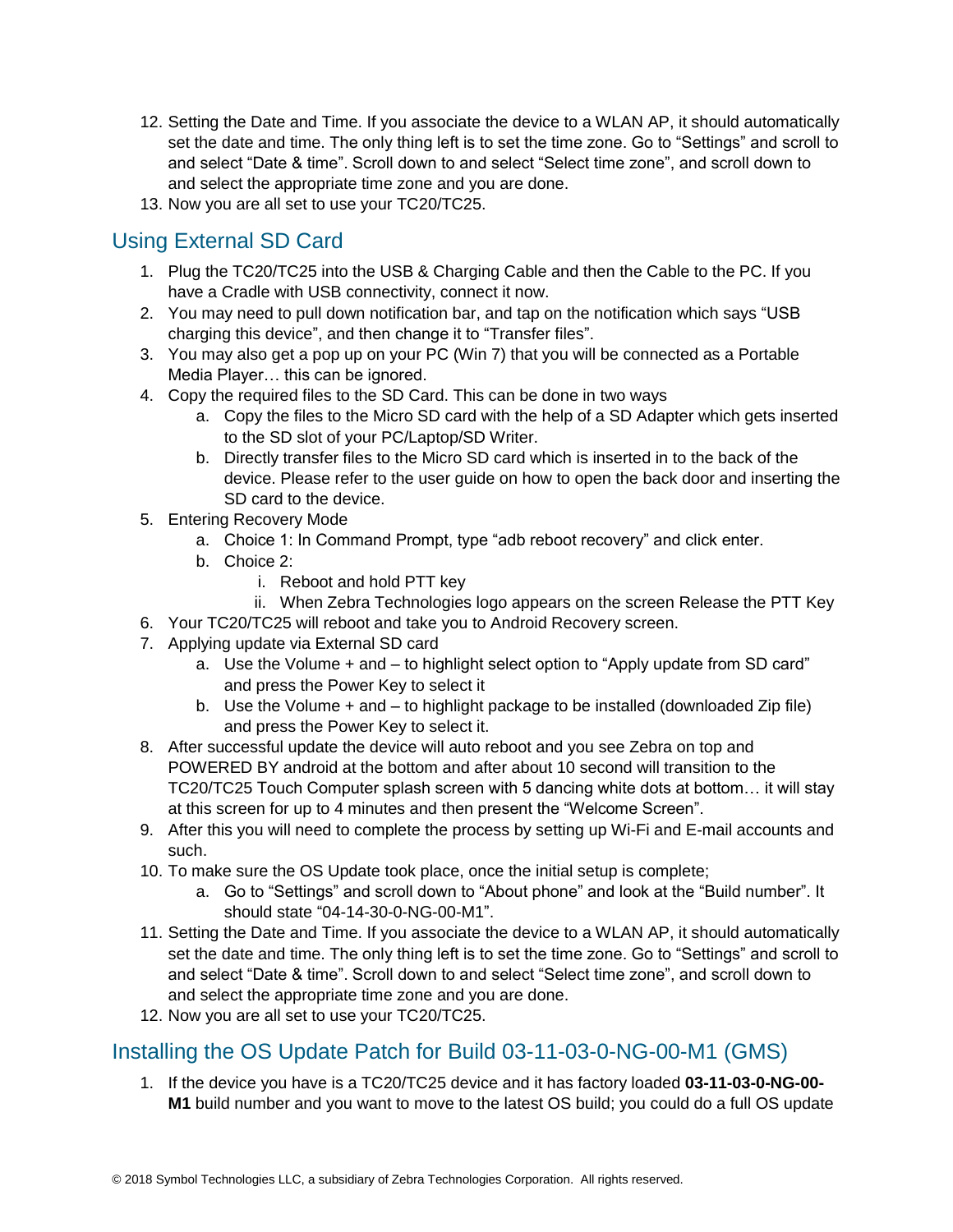by applying the **T2XXJN30APUWW41430.ZIP** or do following OTA Patch update by updating with **T2XXJNXXXRUWW41430.ZIP**.

- 2. Please download **T2XXJNXXXRUWW41430.ZIP** package to your local hard drive.
- 3. Follow ["adb sideload"](adb#_Using_the_) or ["External SD Card"](#page-5-0) method to load each OTA package to the device.
- 4. After both packages are loaded to your device you should see Build Number Under Phone Status as "**04-14-30-0-NG-00-M1**".

# <span id="page-6-0"></span>Downloadable Software Included in this Release

| <b>Filename</b>        | <b>Description</b>                                                                                                                                                       |
|------------------------|--------------------------------------------------------------------------------------------------------------------------------------------------------------------------|
| T2XXJN30APUWW41430.ZIP | GMS full package update image which, updates<br>complete software.                                                                                                       |
| T2XXJNXXXRUWW41430.ZIP | GMS Recovery OTA Patch and this is<br>applicable for TC20 Devices which has 03-11-<br>03-0-NG-00-M1 (GMS) this will update the<br>device BSP to 04-14-30-0-NG-00-M1 BSP. |

# <span id="page-6-1"></span>Change Notes

**NOTE: change notes in Blue indicates the changes that happened for that component since last BSP Release**

#### Barcode Scanning 19.0.29.0

- Added support for basic multi-barcode support for SE4710 and SE2100 scan engines
- Integration of RS507/RS507x scan engine support
- Integration of Firmware update through RSM-CSP for external scanners
- New trigger mode Press and Sustain for SE4710 and SE2100
- Enable Script mode for SE4710 for performance improvements
- Fixed a race condition with Shutdown event handling in Scan Framework.
- Enable Press and Release trigger mode for SE2100
- Other Bug fixes in Scanner Framework
- Fixed an issue where, Software picklist is not disabled when disabled from DWDemo icon
- Added support for Viewfinder support for software picklist
- Performance optimizations

#### Data Analytics 3.0.0.1289

- Added Zebra Setup Wizard End User Licensing Agreement for Data Analytics Application.
- Fixed an issue where Data Upload/Self Update was getting blocked when user tried following scenario where they first disable DA on EULA then reboot device and then enable on EULA and after that Apply UserConfig to uploadCycle to 5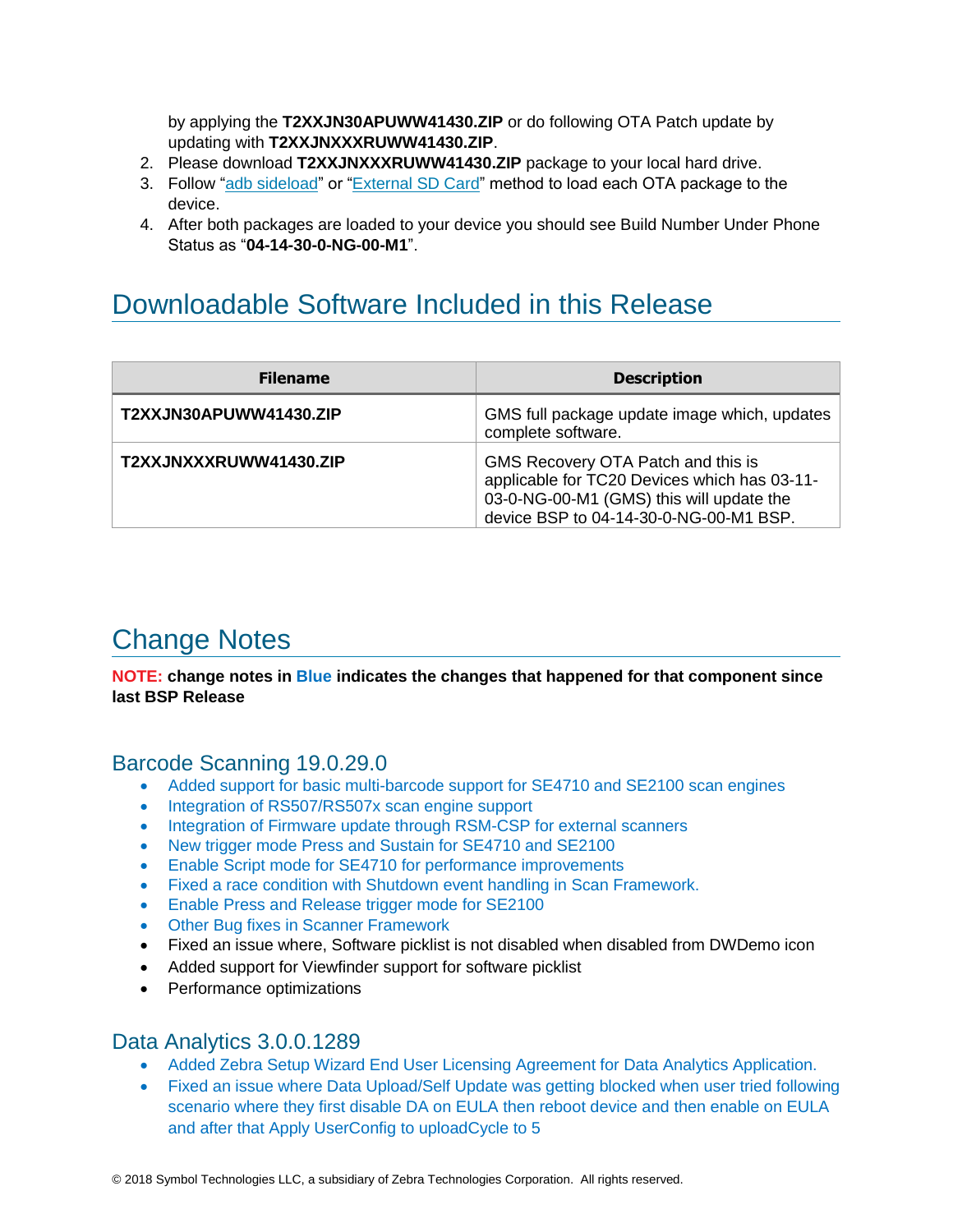- Fixed an issue where Zebra Services popup keeps displaying after reboot
- Removes permission definition com.symbol.dataanalytics.permission.MESSAGING
- Fixed SQL Lite Exception
- Limit the maximum metrics storage threshold on device
- Fix an Agent self-update problem
- Enhance ADB logging
- Fixed a Data Upload Failure
- Added Scanner metrics collection to the default metrics
- Fixed an issue where when agent is killed by Activity Manager it will not start again.

#### DataWedge 6.7.39

Added Support for

- Added DataWedge default Template selection to "Default Barcode 4.xml
- Added Analytics permission to DataWedge Manifest.
- Added Update Copyright span years (2017 to 2018) in DWApp and Demo About.
- Added support for Importing DataWedge full configuration via intent.
- Added support for Importing DataWedge profile configuration via intent.
- Added support for Implementing an option to set, send enter key as key event or as string in Keystroke Output.
- Added DataWedge to use port index in the configuration instead of the port name.
- Added support for including a Separator for multi-barcodes.
- Removed reverting the persistent flag since it was impacting Intent API.
- Added support to make DataWedge to run as a non-persistent application.
- Added multi barcode support for DW
- Added Enhancement to handle non-compliant db configuration importing with DataWedge.
- Implement Multiple plug-in configuration through a single intent
- Extend the Enumerate scanner intent API to return the scanner type.
- Switch scanner intent API to use scanner type.
- Extend GET CONFIG API for scanner input to return the scanner type
- Update scanner configuration by the scanner type
- Set enableCalled flag to false when BT scanner battery is removed
- Implement extend GET CONFIG API to return the profile status
- Implement Report generation module in DataWedge

Fixed

- Changed the display name from "Delay extended ascii characters only" to "Delay Multi byte characters only".
- Fixed an issue with intercharacter delay.
- Fixed an issue where DataWedge stops emitting scan beam after wake up from suspend when it was used with an Application utilizing DW services especially in instances where the App was re-installed during devices is in suspend state
- SPR32676, where DataWedge will stop working on Android devices due to invalid state machine
- Scanner doesn't get enabled after suspend/resume the device
- Fixed an issue where, Unable to switch to Scanner 2 when Scanner 1 is in DISCONNECTED state
- Fixed an issue where DataWedge Crash have been seen during closing StageNow App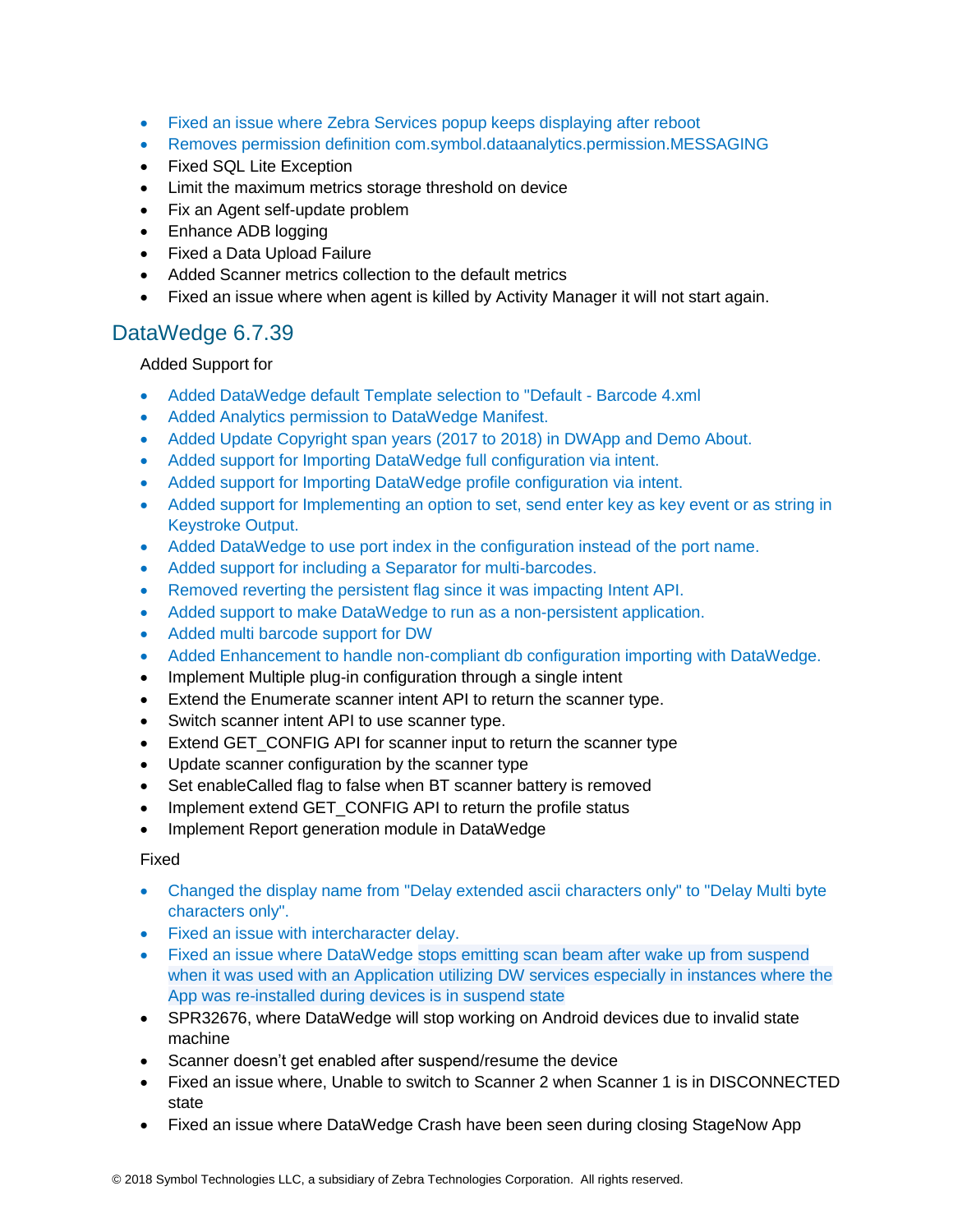- Fixed an issue where, Result feedback shows PLUGIN\_BUNDLE\_INVALID when giving correct parameters.
- Fixed an issue where, device is still scanning from Embedded scanner even though RS6000 is connected to terminal with scanner selection as *Auto*.
- Fixed Datawedge crash after reboot the device
- Fixed an issue where Scanner parameter changes in exported profile could not be seen once imported.
- Fixed an issue where User needs to disconnect/reconnect device to view Report file
- Fixed an issue where Report not getting generated for a corrupted db file.
- Fixed an issue where Restoring the configuration will delete parameters from the scanner\_params table
- Fixed an issue where GET\_CONFIG intent API not returning the correct scanner parameter values

#### EMDK 6.8.21

- Added profile manager support for Intercharacter delay
- Added profile manager changes to send enter as event or string
- Updated the new TC2X Aim type (Press and sustain) help text
- Added new TC2X Aim type support for EMDKA
- Added Multi-barcode support for EMDKA profile manager

### Fusion [WLAN] FUSIONLITE\_QA\_1\_0.0.0.015\_N

- Fixed an issue to restrict 11k neighbor report requests to 1 even for empty response thus avoiding the 3 responses it sent earlier in same situation
- 802.11k support, initial scan time enhancements
- Added feature to Disable other reports except Neighbor report in 11k
- Fixed an issue where the device became unresponsive during a band selection under some corner cases.
- Fixed an issue to Limit Neighbor request retries to 1
- Optimized the Roam-Score calculation for Neighbor Response
- Fixed an issue where TC2X device sometimes not showing Hotspot profiles in Wi-Fi scan page
- Fixed an issue where WLAN 11k feature configuration was not persistent across Wi-Fi radio reset
- Fixed an issue where it was not able to enable/disable 11k feature via WiFiConfig CSP/APK
- Fixed an issue where Device disconnected while doing inter band roam from 2.4Ghz to 5Ghz
- Fixed an issue where Newly added profile is not connecting automatically
- Fixed an issue where PNO scan device failed to do profile roam after AUTH failure.
- Fixed an issue where Device is not doing PNO scan after Auth failure and after 300 seconds, DUT is never sending Probe Req in any channel
- Fixed an issue where Same profile is getting displayed multiple times on scan page
- Optimized Wi-Fi Framework to reduce Periodic scan intervals to 10s.
- Enhanced the log information shown in Wi-Fi dumpsys
- Optimized Wi-Fi Framework to increase Blacklist count from 5 to 13 for Auth and Assoc failures
- Fixed an issue where 'Refresh' menu item is enabled when Wi-Fi is disabled
- Enhancement to Addressing KRACK vulnerability by introducing hashing to PTK and GTK Keys
- Addresses KRACK vulnerability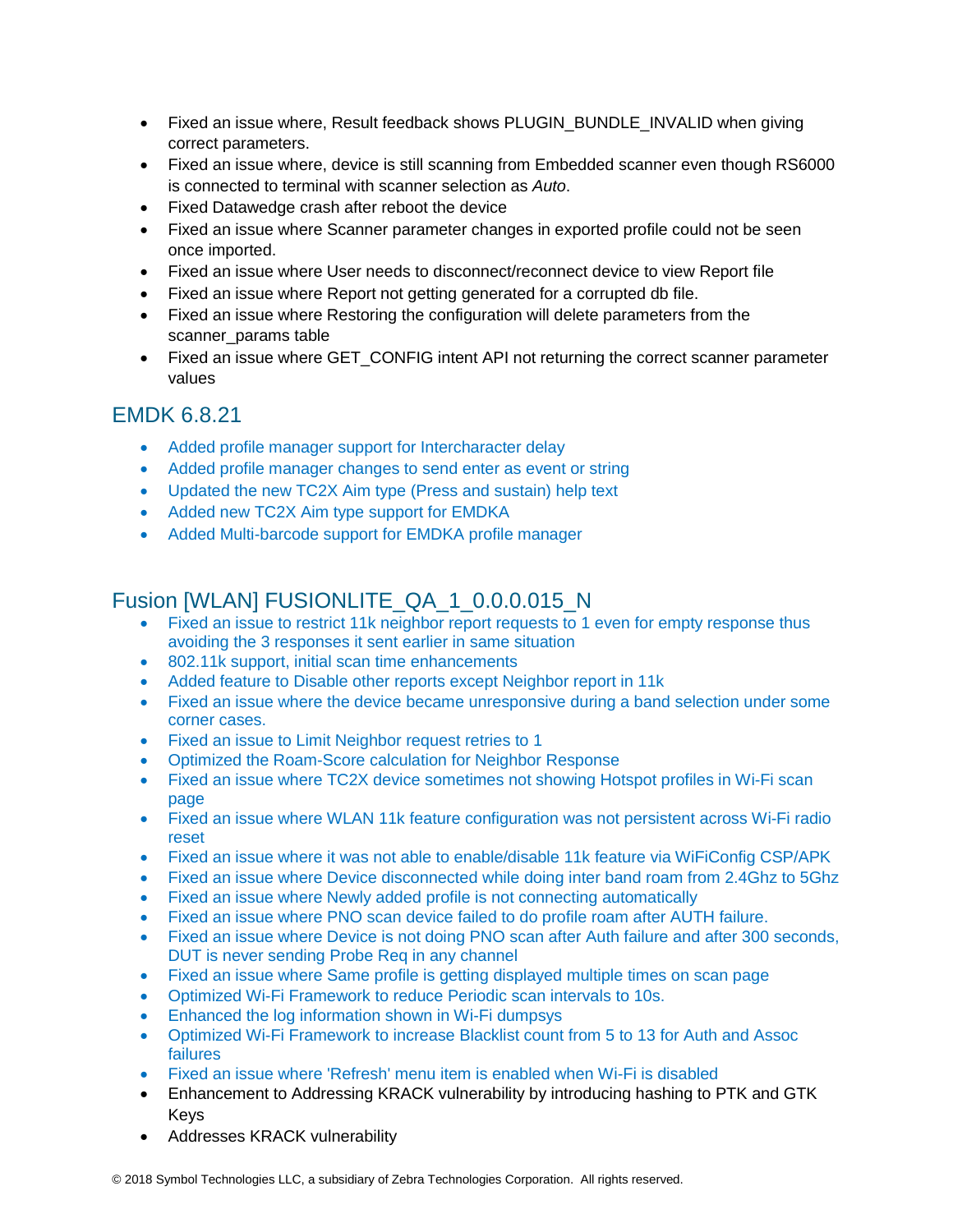- Added support for additional countries
- Fixed an issue where, AP beacons with a country IE in an unsupported channel and device connects to that AP
- Fix for Device didn't send Association/Re-Association frame immediately after Authentication response
- Fix for device suspend-resume reboot scenario
- Fixed WiFi is not connecting automatically after deploying the profile using AirWatch
- Fixed the country change indication from GSM module
- Device Suspend/resume optimization
- Fix Wi-Fi cannot turn on normally under Wi-Fi hotspot enable state
- Settings crash is observed when modifying a Profile

#### MX 7.2.1.0

- Fix for a scenario where AllowSubmitXMLAction was not working as expected
- Fix for a scenario where Enroll Device Owner via StageNow (without Certificate) is failing on WLAN devices
- Fix for a scenario where Persist manager was not considering Power Manager for persistence
- Fix for a scenario where PersistMgr Crashed while Enterprise Reset the device
- Integration of RS507x support with FW update and Remote Scanner Management (RSM) CSP
- Fix for a scenario where first time any app can be able to set any other app or itself as DO if installed user app is 1 while submitting XML
- Fix for a scenario where "Zebra Mobility Extensions Version" is shown as 1.3 on AirWatch agent when UUT RAM is 85% filled.

#### StageNow 2.10.1389

- Added support for FileMgr to support external Staging server via FTP, FTPS, HTTP, HTTPS
- Added support for FileMar Base URL Support
- Fixed an issue where Batch CSP is not accepting negative values via StageNow
- Added support for negative value input
- Added support for Doze mode changing
- Added support for Wi-Fi Hotspot Staging support for Hawkeye devices

### OSx QCT.71.7.6.6UL

- Fixed an issue not to allow setup wizard bypass to work when a device is registered to a Google account
- Added support for persisting Skipping GMS Setup Wizard and End User License Agreement screens
- Added Feature to Skip End User License Agreement on NON-GMS and GSM Devices
- Add Doze Mode Disabling Support for TC2X devices
- Fixed an issue where Enable/Disable SDCardUsage API call returns false even though functionality is working
- Added improvements to Setup wizard skipping solution to improve the user experience.
- Discontinued the support for Older Setup Wizard barcodes and added new barcodes making it consistent across Zebra products.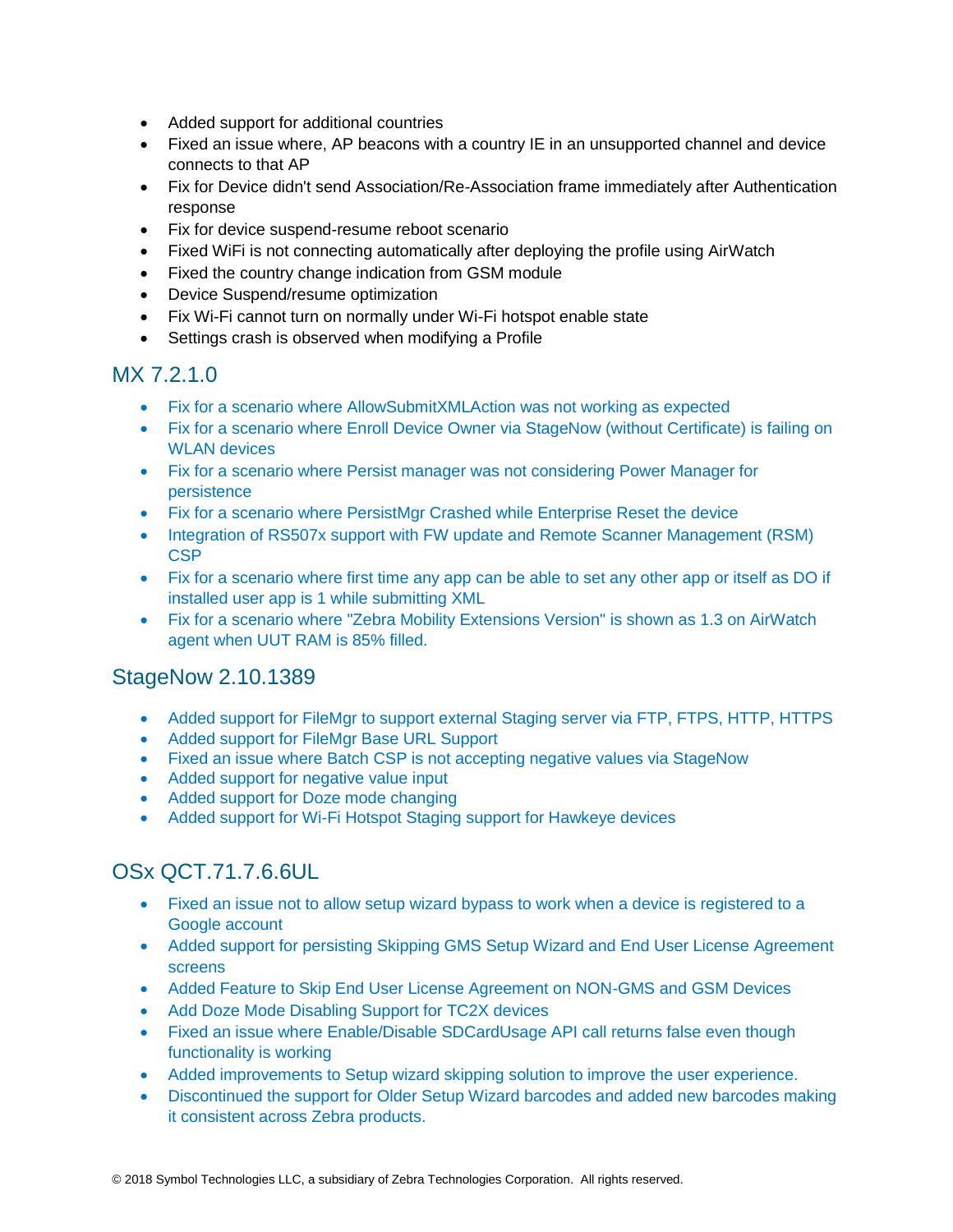- Fixed an issue to avoid Google security pop up from being displayed while an application is installed silently
- Fixed an issue where StageNow ANR was seen while scanning enrollment barcode after factory reset.
- Added feature to have External SD card mount as Portable storage whenever SD card is placed in SD Slot
- Fixed an issue where in Android N, when Reduced system settings is enabled using OSX APIs, Developer options can be accessed via notification pull down
- Added support for adding an App to Doze Mode White List
- Add Support for Persistence of Skipping GMS Welcome screen after Enterprise reset.
- Disabled the security pop-up after first time installation of any application on GMS build
- Fixed an issue where if the device is enrolled in Android Enterprise device owner mode Native applications will not work until device reboot is performed once
- Enable Safe Mode out of box
- Fixed and issue where, Scan beam is emitted twice for a single tap on scan trigger in setup wizard bypass screen
- Fix an issue where, Unable to set Device Owner from Test OSx application
- Fix an issue where, on enable, reduced system settings and Quick settings Icons are still visible until the Notification bar is pulled down completely
- Fixed, Language set via OSX does not persist after device reboot
- Fixed, Setup wizard crash observed while skipping GMS
- Fixed, Deployed WiFi EAP-TLS profile with Certificate getting failed in Device Admin and Device Owner mode
- Fixed, OSx Provision Service crash observed when we try to skip the GMS welcome screen using the Barcode
- Fixed where, Disabling the Recent App Button will not disable the Multi Window
- Fixed Settings crash is seen in Reduced Settings mode while accessing Display settings.
- Enable Reduced System Settings and click on Display > Settings will crash
- Fixed an issue where Dynamic protected list is returning null
- Fixed issues where mCertInstaller.getCACertificateInfo(CertAlias, "TrustedStore") returning null
- Fixed an issue where List CA Certs is not listing system built-in CA certs
- Fixed an issue where EAP/TLS certificates getting deleted when connection to WiFi Profile
- PowerMgr CSP not working as expected using stagenow 2.8.1 to do factoryReset

## Operating System (BSP)

- Fixed SPR 33934 to include Korean Virtual Keyboard
- Fixed SPR 34360 to address an issue related to Scanner not firing in Setup Wizard Screen when Patch 04 is Applied to the device
- Fixed SPR 33715 to address an issue where Datawedge keystroke output failed when Baidu IME was selected
- Fixed SPR 33860 to Address an issue where DataWedge keystroke output was not directed to out of focus text box on a web page
- Fixed an issue related to terminal pre-charging at a lower voltage when terminal is removed from battery pack and again re-inserted back.
- A new Application installation shortcut is introduced and the shortcut points to Zebra Support site to install "Asset Tracker Lite" application.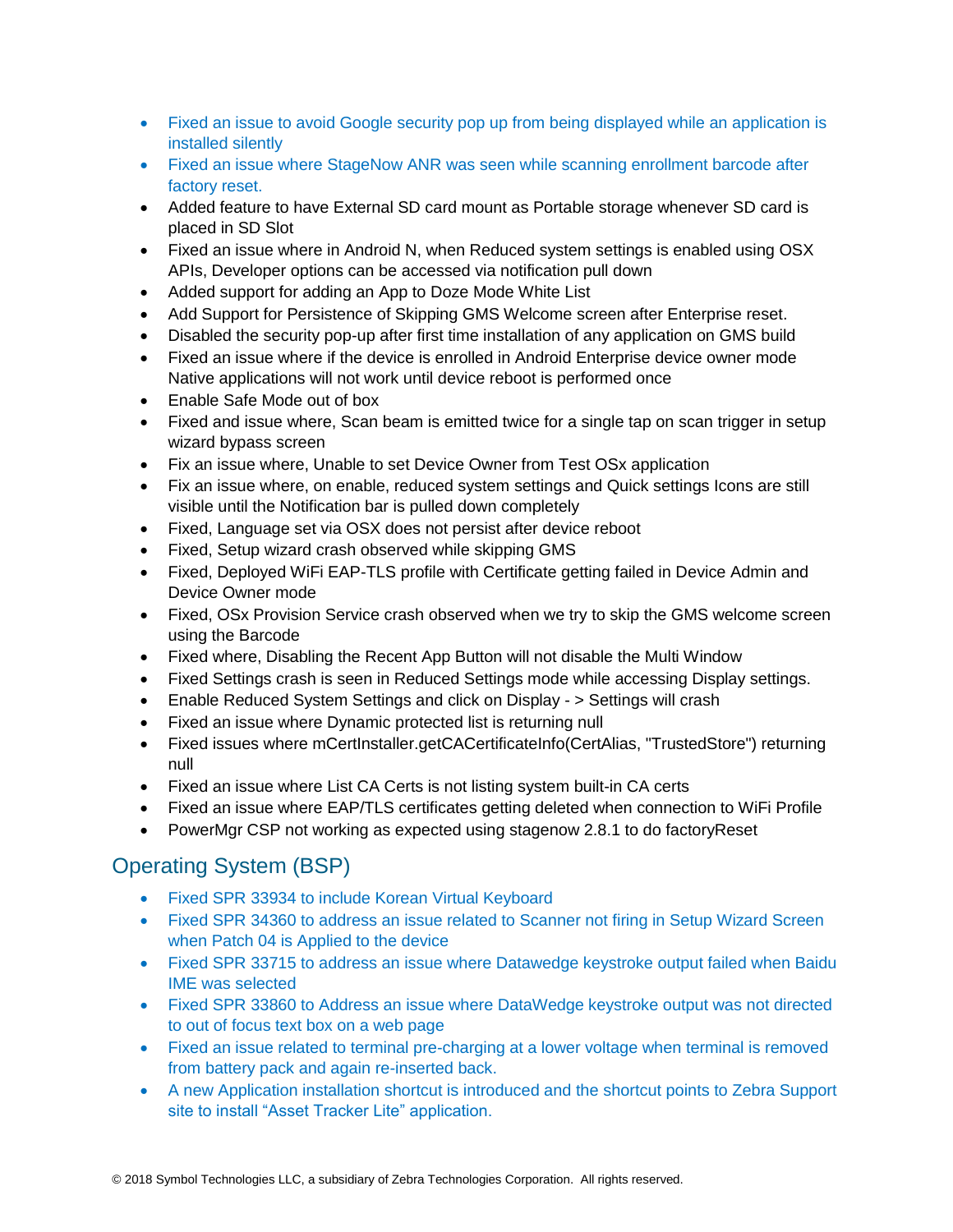- Restricted OS Update Intent to get triggered only by applications with appropriate permission.
- Fixed an issue where the lock screen message was not fully visible.
- Fixed an issue where under certain circumstances when the device is disconnected from charging source, the charging LED was still blinking.
- Fixed an issue where there were two instances of Hotspot icon was displayed in status bar
- Enhanced battery extras intent to include "Battery Type" and "Base Cumulative Charge" Value". Battery type for TC2X is returned as a power precision battery.
- Fixed an issue where terminal was holding on to previously acquired IP when ethernet interface is used even after lease time expires and if the DHCP Server is offline after the initial acquisition.
- Fixed and issue to remove DHCP option 77 from option 55 requests
- Fixed an issue where USB disconnection was seen under stress testing conditions
- Fixed an issue when both SD Card and external SD card adaptor is plugged using the OTG Port logical sdcard1 path was always pointing to the external SD card plugged through the OTG port making on device SD card inaccessible.
- Fixed an issue where Settings application gets crashed when "Network Settings Reset" was done while connected to VPN and the "Always ON VPN" option was enabled.
- Fixed an issue where Device Security Credentials were getting corrupted when Pattern Lock or PIN Lock was changed and a hard reset was done within 3 seconds of the change while "Require PIN/Pattern to start the device" option was enabled.
- Introduce a new touch firmware version to address an issue where false touch release event was fired despite the user's finger is still on the touch screen. This issue only happened when unusually higher pressure was applied on the touch panel.
- Fixed an issue where "Group Name" Text was not visible unless the resolution of device was changed when a new contact group was created, especially when the keyboard was displaying suggestions.
- Fixed an issue where BT scanner not getting disconnected when turning off BT.
- Reduce camera image blur on low light conditions
- Fixed an issue where when both Ethernet and WiFi was active, ethernet was not getting the high priority over WiFi for network traffic.
- Added localized User Guide for Chinese language for TC20 & TC25.
- The finger touch cannot be detected easier with screen protector when conductivity is low
- Fixed "Install" option is grayed out when user tries to install any third-party apps from file browser.
- Fixed an issue where camera preview resolution was set to 640x480
- Added Localized User Guide for Japanese/Chinese language for TC20
- LED Notification added when battery charging error is seen
- Reverted a change where battery charging indicator (lightning) is disabled upon reaching 100% capacity
- Fixed DUT is not booting up when device is rebooted after disabling settings app using AppMgr

## <span id="page-11-0"></span>Known Issues and Workarounds

• It has been noticed when downgrading from higher build number to a lower build number such as 02-10-07-0-NG-00-M1 to 01-08-210-NG-00-M1 some google applications throw